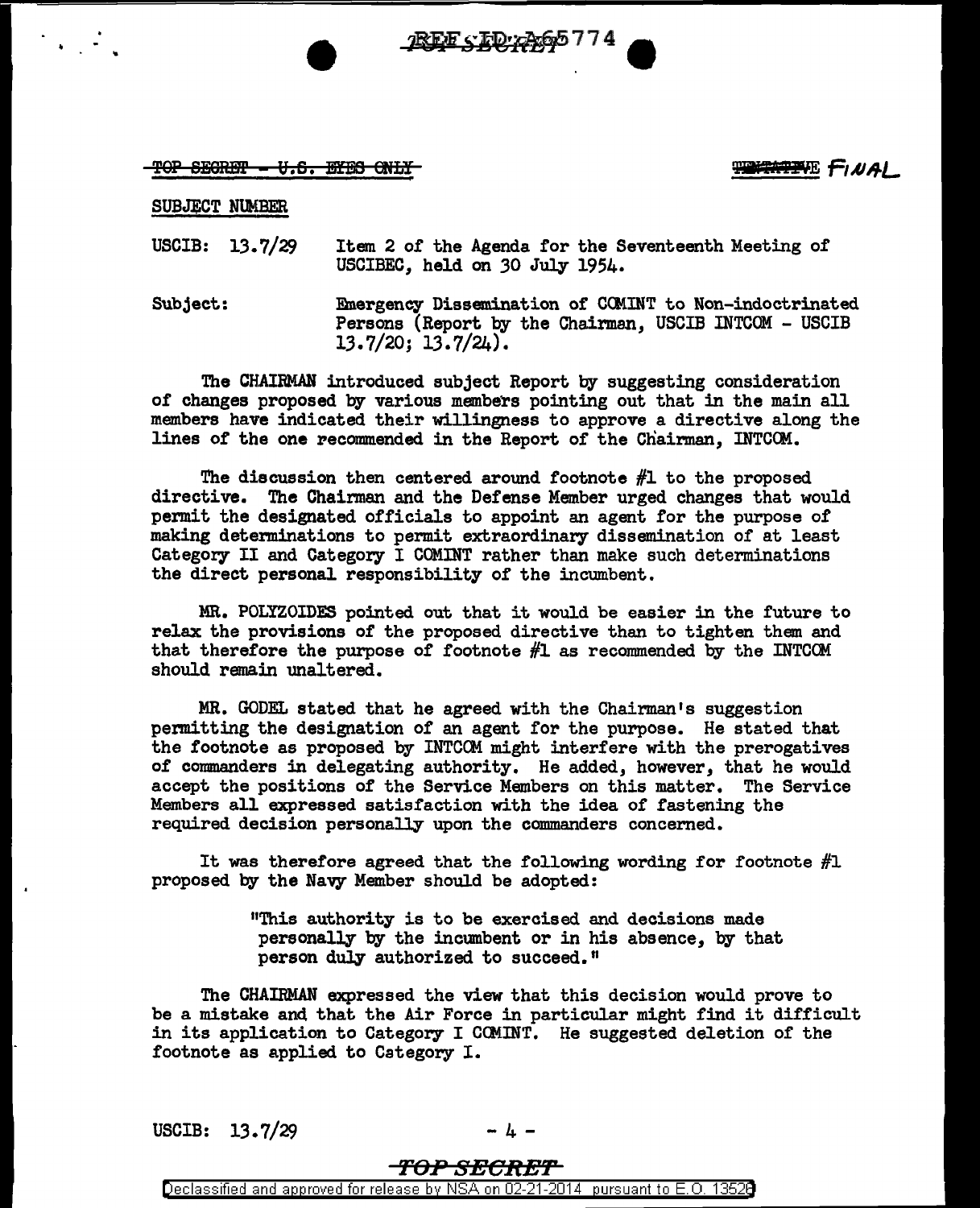#### TOP SECRET - U.S. EYES ONLY

USCIB: 13.7/29

..

CAPTAIN McCORMICK suggested deferring final decision on footnote  $#1$ until after consideration or the Air Force plan for use of Category I CCMINT (next on the agenda).

The CHAIRMAN pressed for a decision on the principle. Such decision to be on a trial basis. He added that the first test of such decision would then be the Air Force Plan next on the agenda.

It was agreed that whatever provisions were approved would be on a trial basis of 1 year and that this would be taken into account when considering the AIR FORCE PLAN.

·•,

The CHAIRMAN then proposed consideration of amendments by the Defense Member in the reporting procedures set forth in paragraph V. A. on page *8* of the proposed directive.

Discussion centered around the question of reporting each individual item of Category II COMINT involved.

The CHAIRMAN urged adoption of the modification proposed by the Defense Member to confine reporting of Category II material to a general description or the extent and nature of the material.

LT. COLONEL HARROLD asked what the Executive Secretary would be expected to do with the reports.

The CHAIRMAN pointed out that the Executive Secretary's action would depend on the nature of the reports but that in any case they would be examined and the members advised whether or not the action taken is in accord with the Board's policy. The Chairman added that this would involve distribution or numerous copies of the reports and probably an expression of unpopular opinions by the Executive Secretary.

LT. COLONEL HARROLD expressed the view that something more than punitive action must be in mind.

The CHAIRMAN stated that the purpose of the reporting procedure is, amongst other things, to provide for corrective surveillance.

MR. PACKARD offered the statement that corrective surveillance was not what was in mind when Appendix "B" was drawn up. He added that the reporting envisaged therein was purely for information.

USCIB:  $13.7/29$ 

# -TOP SECRET